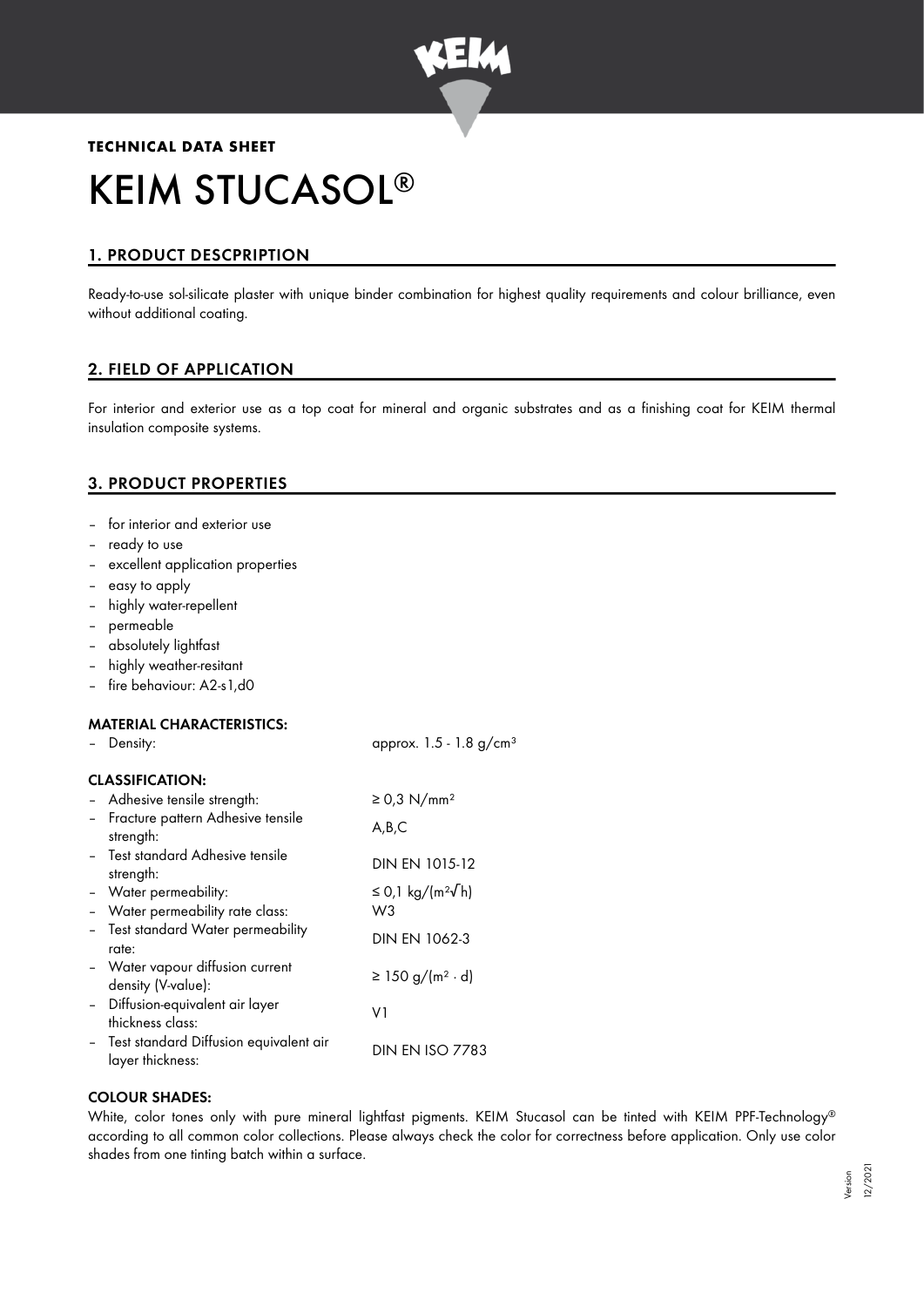#### COLOUR SWATCHES:

– KEIM Palette Exclusiv

## 4. APPLICATION INSTRUCTIONS

#### SUBSTRATE PREPARATION:

The substrate must be strong, dry, clean, sound and free from adhesion-reducing residues. For newly created, repaired or unevenly textured surfaces or under intense colour tones, it is recommended to prepaint with KEIM Stucasol-Fondo to match the colour (please refer to the Technical Data Sheet).

#### APPLICATION CONDITIONS:

Ambient and substrate temperature ≥ 8 °C during application and drying. Do not apply in direct sunlight or on sun-heated substrates. Protect surfaces from direct sun, wind and rain during and after application.

#### PREPARATION OF MATERIAL / MIXING & CONVEYING:

Working consistency of KEIM Stucasol from can be adjusted with KEIM Soldalit-Fixativ to max. 150 ml pro Gebinde . Excessive thinning will impair the properties of the plaster (e.g. colour shade, texture). Do not dilute with water. KEIM Stucasol Stir with a slow-running agitator before use. KEIM Stucasol Can be applied by machine. Mortar pumps with variable flow rates are suitable for simple application. If an even spray pattern is to be created, a mortar pump with infinitely variable flow and electric control must be selected. We recommend spraying the surface twice wet on wet with a low application volume. The size of the nozzle should be approx. three times the selected grain size. The hose length should not exceed 20 m.

#### APPLICATION:

Apply with a rustproof steel trowel, smooth to grain thickness and rub in as desired, structuring as sharply as possible. Working technique and tools determine the result. To avoid build-up, always work wet-on-wet. Always apply only the same batch no. in one area. When applying by machine, the KEIM Stucasol can be textured with a trowel or left to stand.

#### TOP RENDER:

When used as as top coat render, allow at least 2 days of setting time before painting.

#### AFTERTREATMENT:

After application, protect surfaces from wind and rain by suitable means.

#### FINISHING:

Can be painted over with diffusion-open coating systems, e.g. KEIM Soldalit. Observe the standing time.

#### SETTING TIME:

When used as top coat render, allow to set for at least 5 days before coating. (If the standard rule of 1 day per mm results in longer setting times due to the layer thickness, the longer setting time must then be observed before painting).

#### CONSUMPTION:

Scratch plaster structure: K1 (1 mm) - approx. 1.5 kg/m² K1,5 (1.5 mm) - approx. 2.3 kg/m² K2 (2 mm) - approx. 3.0 kg/m² K3 (3 mm) - approx. 3.6 kg/m²

These material consumption values are guide values for smooth substrates. Exact consumption values must be determined by means of test areas.

#### CLEANING OF TOOLS:

Clean immediately with water.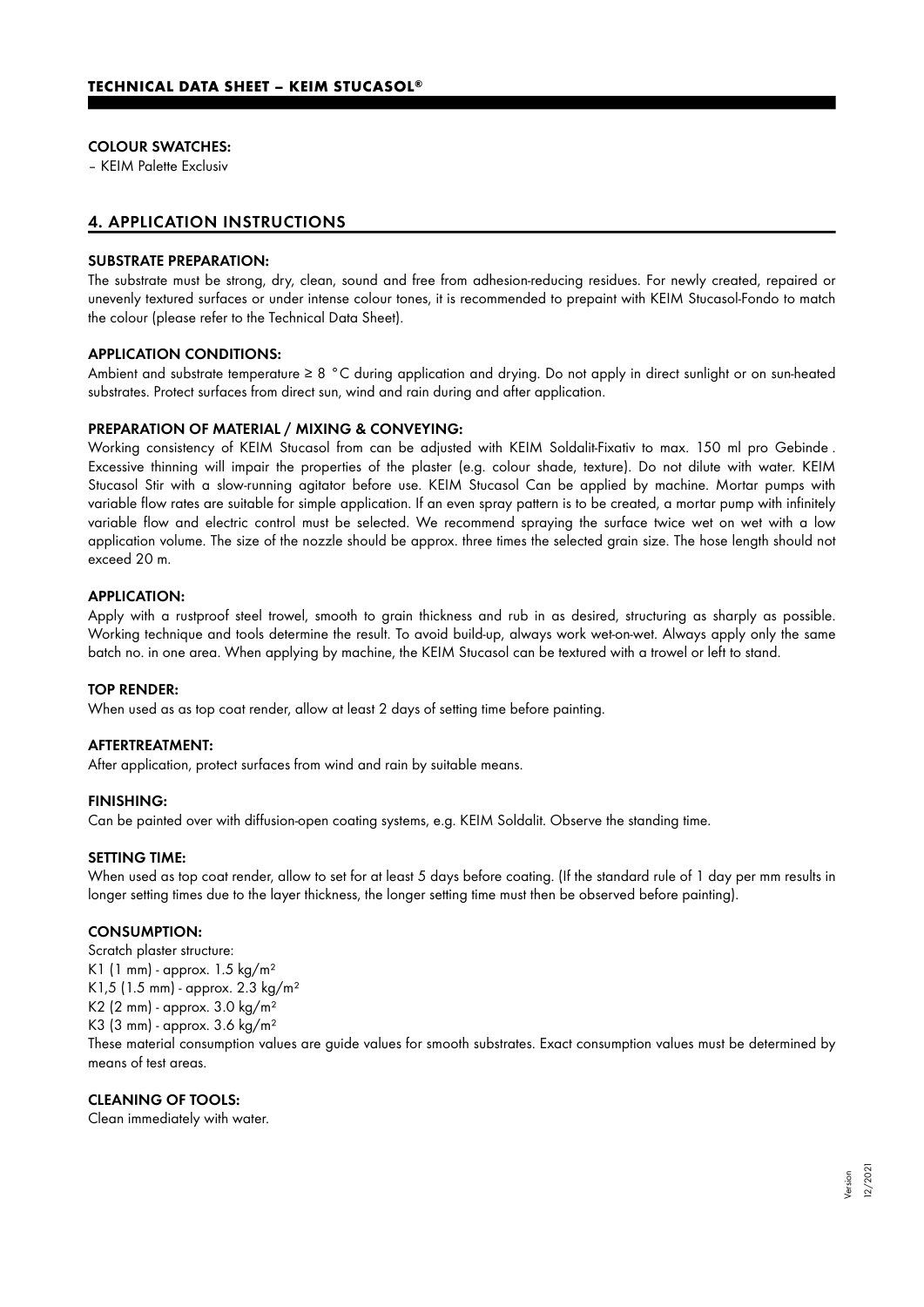## 5. PACKAGING

| <b>Container content</b> | Unit of measure | Quantity on pallet | Type of container |
|--------------------------|-----------------|--------------------|-------------------|
|                          | κg              |                    | bucket            |

## 6. STORAGE

| max. storage time | <b>Storage conditions</b> |
|-------------------|---------------------------|
| 12 months         | dry<br>cool<br>frost-free |

## 7. DISPOSAL

For disposal information refer to section 13 of the safety data sheet.

#### EC WASTE CODE:

Waste code: 08 01 12

## 8. SAFETY INSTRUCTIONS

Please, refer to the Material Safety Data Sheet.

# GISCODE:

GIS code: BSW 10

## 9. GENERAL INFORMATION

Under the recommended application conditions, the plaster dries uniformly and with a clearly visible textured grain. To improve the stability of the board, a subsequent coat of paint is not necessary.

Under unfavourable weather conditions, coloured plasters may dry with cloudiness or exhibit hairline cracking. This is not a technical defect and can be remedied by a covering or glazing coat, depending on the desired result. Mixing with products not part of the system or other foreign additives is not permitted.

## 10. CERTIFICATES & QUALITY SEALS